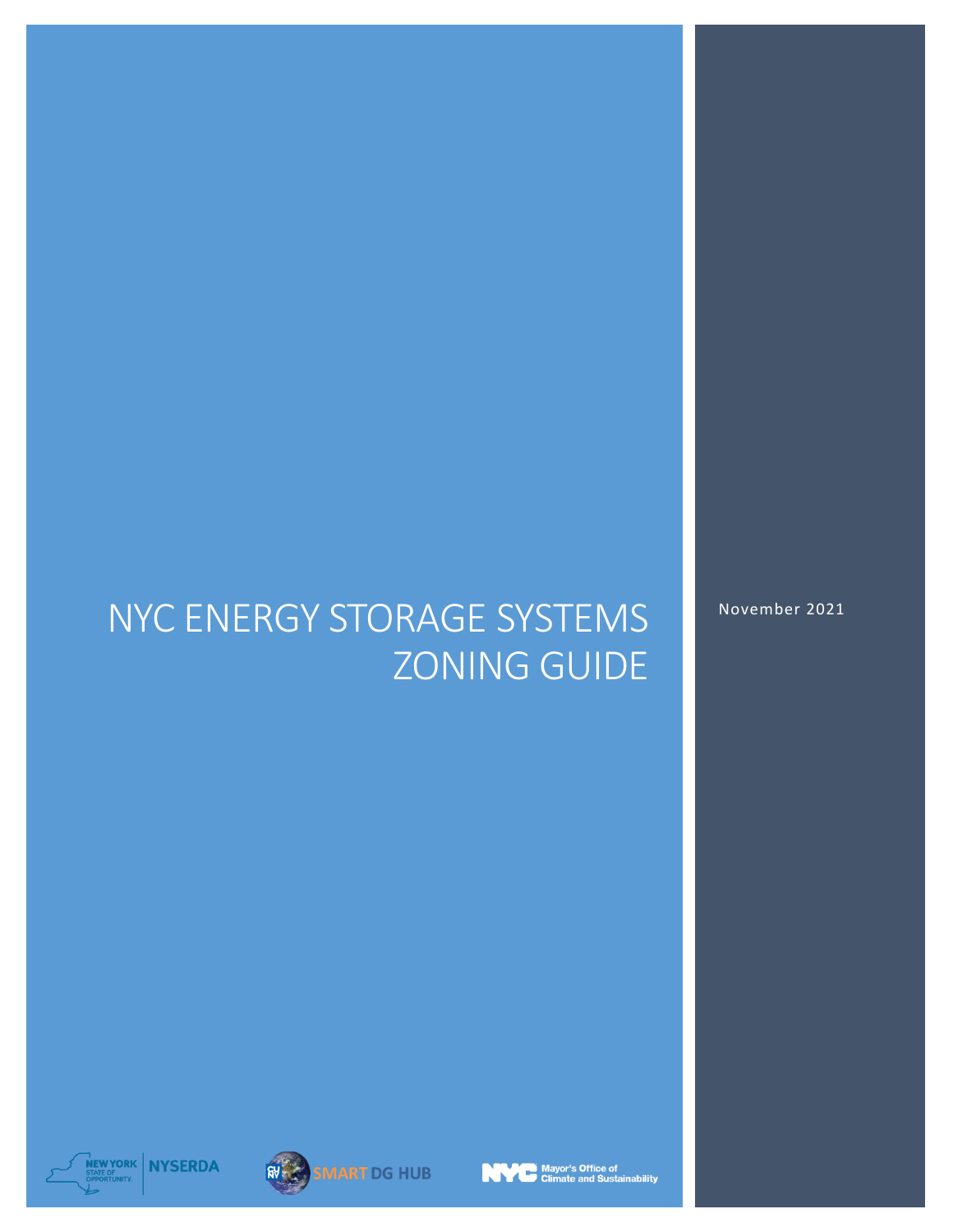## NYC Energy Storage Systems (ESS) Zoning Guide

The City of New York is actively pursuing its ambitious climate agenda through a comprehensive, multi-agency effort that includes policy changes, local mandates, carbon reduction goals, and more. One aspect of these wide-ranging efforts includes updating the City's zoning regulations and zoning enforcement pertaining to Energy Storage Systems (ESS).

This *NYC ESS Zoning Guide* has been developed by the Smart DG Hub, with input and support from the NYC Department of City Planning, NYC Mayor's Office of Climate & Sustainability, and NYSERDA. The DG Hub is a strategic initiative of Sustainable CUNY of the City University of New York, which works in collaboration with City and State agencies, industry, utilities, and other stakeholders to remove market barriers to widespread deployment of distributed generation technologies. This document is intended to serve as a high-level navigational guide to understanding zoning provisions applicable to ESS, and to provide a comprehensive summary of the three recent ESS-related zoning changes and how they interrelate.

## Table of Contents

**NOTE: It is important to be aware that the information supplied here is for high-level guidance only – it is not intended to, nor should it be used for the purposes of, replacing the professional zoning analysis that is required for ESS permit applications.**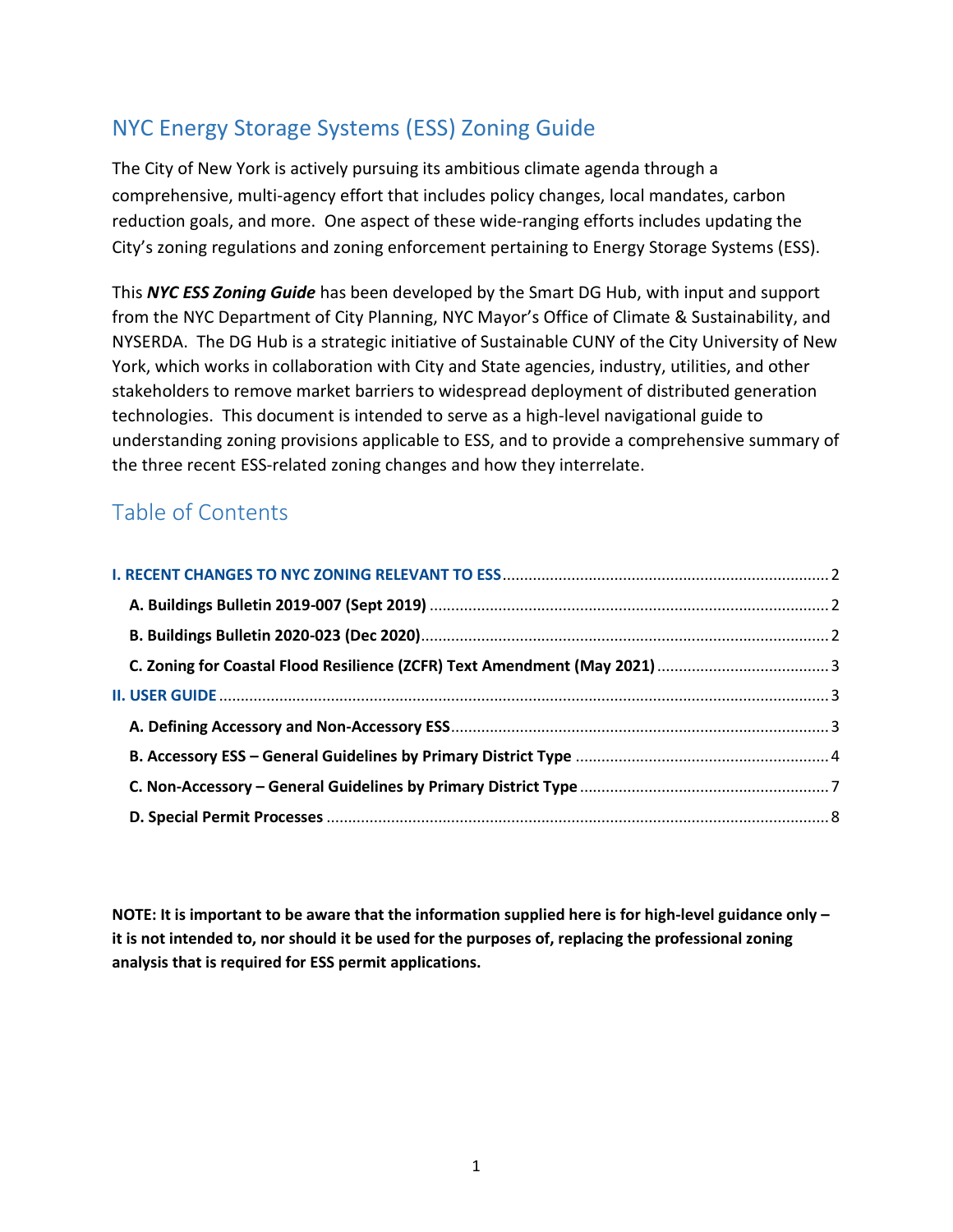## <span id="page-2-0"></span>I. RECENT CHANGES TO NYC ZONING RELEVANT TO ESS

As of the publication of this document, there have been three major developments in zoning as relates to ESS – two NYC Department of Buildings (DOB) *Buildings Bulletins* released in 2019 and 2020 respectively, and a zoning text amendment adopted by the City Council in May 2021. These publications are summarized below.

### <span id="page-2-1"></span>A. Buildings Bulletin 2019-007 (Sept 2019)

**[Bulletin 2019-007](https://www1.nyc.gov/assets/buildings/bldgs_bulletins/bb_2019-007.pdf)** clarifies the zoning use group for non-accessory battery energy storage systems.

- ➢ Classifies *non-accessory ESS* facilities under a specific zoning *Use Group* depending on the square footage of the ESS installation footprint:
	- o *Use Group 6D* for ESS occupying less than 10,000 square feet of site area, or
	- o *Use Group 17C* for ESS occupying more than 10,000 square feet.
- $\triangleright$  The use group determines the siting allowances for a given zoning district, including where an ESS can be sited as-of-right, or where siting would require special additional approvals by the Board of Standards & Appeals (BSA) or City Planning Commission (CPC).

#### <span id="page-2-2"></span>B. [Buildings Bulletin 2020-023](https://www1.nyc.gov/assets/buildings/bldgs_bulletins/bb_2020-023.pdf) (Dec 2020)

**[Bulletin 2020-023](https://www1.nyc.gov/assets/buildings/bldgs_bulletins/bb_2020-023.pdf)** defines when battery systems are considered *accessory* to the principle uses of the zoning lot, clarifies the applicable limitations for such systems, and outlines the relevant filing procedures.

- ➢ Defines *accessory ESS* as any ESS for which the total kWh capacity of all systems within a zoning lot does not exceed the maximum kW electrical load of the lot multiplied by 10 hours.
- ➢ Designates *accessory ESS* as *accessory mechanical equipment*. This allows accessory ESS to be treated as a *permitted obstruction* (PO) wherever accessory mechanical equipment is treated as such in the Zoning Resolution (primarily rooftops, as well as Yards, Courts, and Open Spaces citywide, per the 2021 ZCFR amendment, as described below).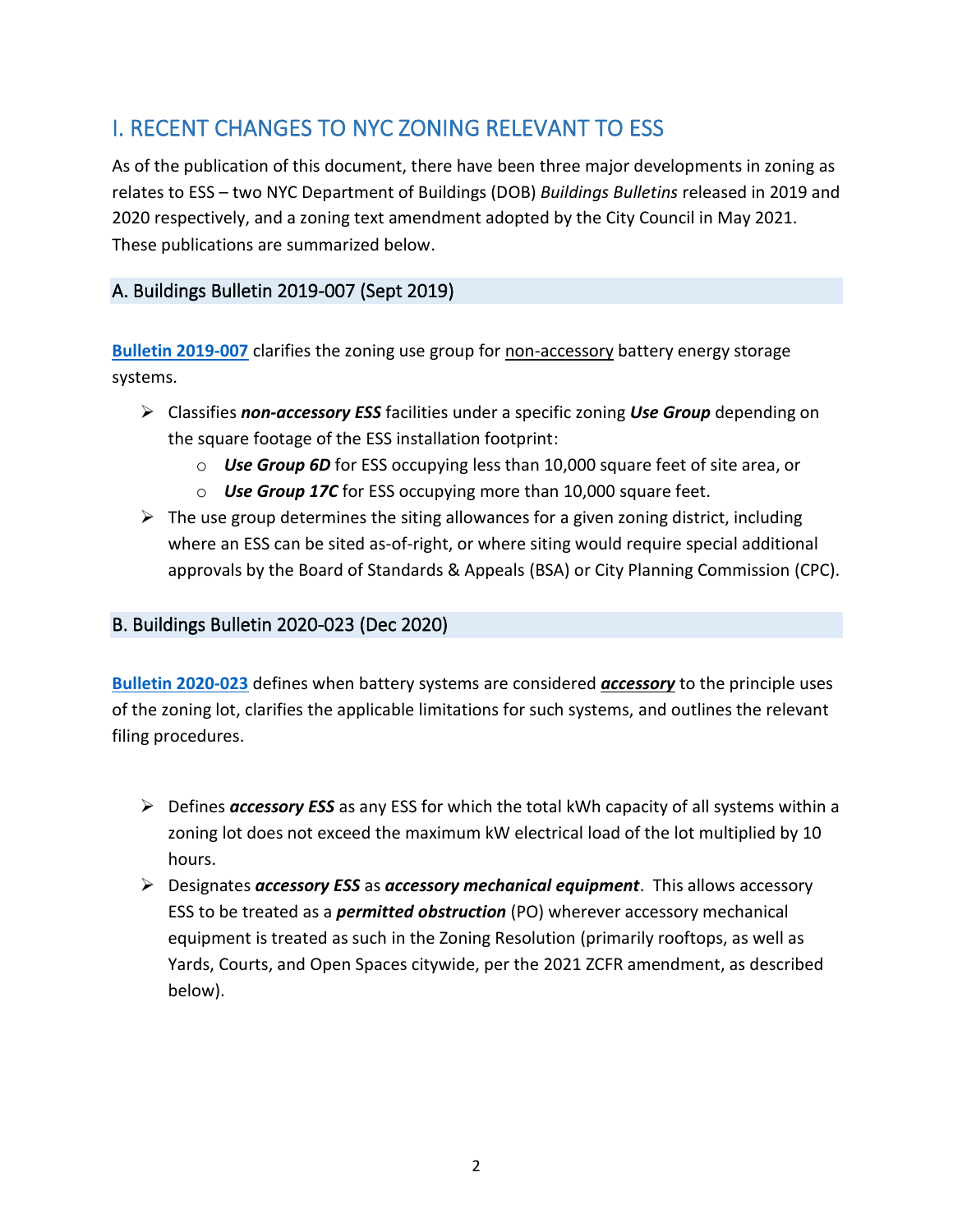### <span id="page-3-0"></span>C. [Zoning for Coastal Flood Resilience \(ZCFR\)](https://www1.nyc.gov/assets/planning/download/pdf/plans-studies/flood-resiliency-update/adopted-text-0521.pdf) Text Amendment (May 2021)

[Zoning for Coastal Flood Resiliency](https://www1.nyc.gov/assets/planning/download/pdf/plans-studies/flood-resiliency-update/adopted-text-0521.pdf) amended the existing [NYC Zoning Resolution \(ZR\)](https://zr.planning.nyc.gov/) text to include provisions that promote long-term resiliency and support post-disaster recovery. Key provisions within the text amendment pertain specifically to ESS.

- ➢ Defines *accessory power systems*, a subset of *accessory mechanical equipment*, to include accessory batteries and other energy storage systems. This represents the first specific inclusion of energy storage technology in the ZR.
- ➢ Grants *permitted obstruction* allowance for *accessory power systems* in Yards, Courts, and Open Spaces of districts citywide, making it easier to site outdoor accessory ESS. (Previously this allowance was granted solely in districts within flood hazard areas.)
- ➢ Excludes from the *floor area* calculation both the square footage of *accessory mechanical equipment* and the associated square footage needed for access/maintenance, making it more feasible to site accessory ESS indoors.

## <span id="page-3-1"></span>II. USER GUIDE

This section provides an overview of the zoning regulations that may apply to ESS installations on a given zoning district/lot. The first section provides definitions and examples for *accessory* and *non-accessory* ESS designations. The subsequent sections provide general guidelines by primary district type, for both Accessory ESS and for Non-Accessory ESS, including an overview of the general zoning regulations, siting criteria, restrictions, and/or special approvals that may be needed. Users should read the *Buildings Bulletins* provided via the links above to aid in understanding the terminology and passages that are referenced below.

**NOTE: Zoning regulations may have multiple exceptions or unique applications in a given district or lot. The information below provides high-level guidance, not detailed treatment or analysis of any particular site. Always consult with a registered design professional to provide the requisite zoning analysis required for NYC DOB permit applications.**

#### <span id="page-3-2"></span>A. Defining Accessory and Non-Accessory ESS

- 1) Per Bulletin 2020-023, *accessory* designation for ESS is based on the "Maximum 10-Hour Energy Storage Capacity" of the zoning lot (kWh). This is defined to be the maximum electrical load of the zoning lot (kW) multiplied by 10 hours.
	- ➢ An ESS is considered to be *accessory* if the total combined kWh capacity of all ESS within the zoning lot does not exceed this kWh threshold.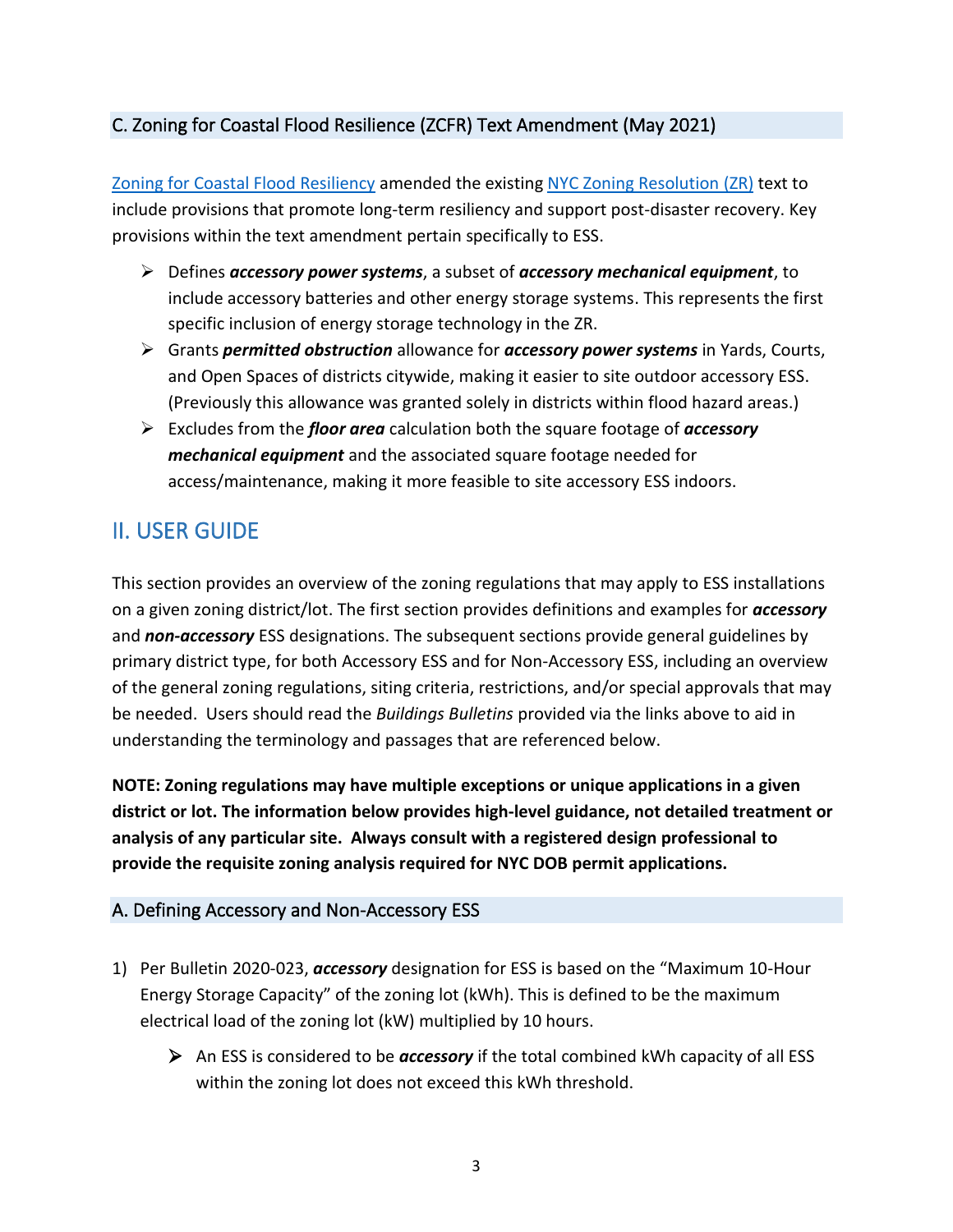- ➢ An ESS that brings the lot's total energy storage capacity (kWh) above the threshold will be considered *non-accessory*.
- 2) Definitions including "Maximum Electrical Load" and "Maximum 10-Hour Energy Storage Capacity" are found in *Bulletin 2020-023*, section II.A on page 2, and the calculation of Maximum 10-Hour Energy Storage Capacity is found in section II.C.1 on page 3.
- 3) Simplified examples:
	- a. A zoning lot contains one building and three electric vehicle charging stations, but no ESS. The maximum combined electrical load of the zoning lot is 100kW; the Maximum 10-Hour Energy Storage Capacity of the lot is therefore 1000kWh. An ESS sized at 1000kWh or less will be considered *accessory* for this lot.
	- b. A zoning lot contains two small buildings and 500kWh of existing ESS. The maximum combined electrical load of the zoning lot (excluding existing ESS) is 60kW; the Maximum 10-Hour Energy Storage Capacity of the lot is therefore 600kWh. An ESS sized at 100kWh or less will be considered *accessory* for this lot; any additional ESS proposed would be considered *non-accessory***.**
- 4) If your ESS project meets the criteria for accessory ESS, see the next section, "B. Accessory ESS – General Guidelines by Primary District Type". Otherwise, skip to the following section, "C. Non-Accessory ESS – General Guidelines by Primary District Type".

#### <span id="page-4-0"></span>B. Accessory ESS – General Guidelines by Primary District Type

#### 1) **RESIDENCE DISTRICTS**

#### **A. Rooftops:**

- For the purposes of rooftop siting, ESS are defined as *accessory mechanical equipment*. NYC zoning regulations allow *accessory mechanical equipment* as a *permitted obstruction (PO)* that can penetrate a maximum lot height limit or sky exposure plane in most R-districts, with some exceptions such as specific subdistricts (R2A, R2X, R3, R4, R4-1, R4A, R5A) and other special districts.
- Specific design requirements, including Setbacks, Enclosures/Screening, and Volume/Area/Height, may vary depending on the zoning sub-district, building type, facility type (e.g. Residential Facilities versus Community Facilities), and/or other special district provisions such as Flood Hazard Areas, but generally:
	- o **Setbacks:** POs must be located 10' from the street wall of a building (with some exceptions for narrow and wide street lines).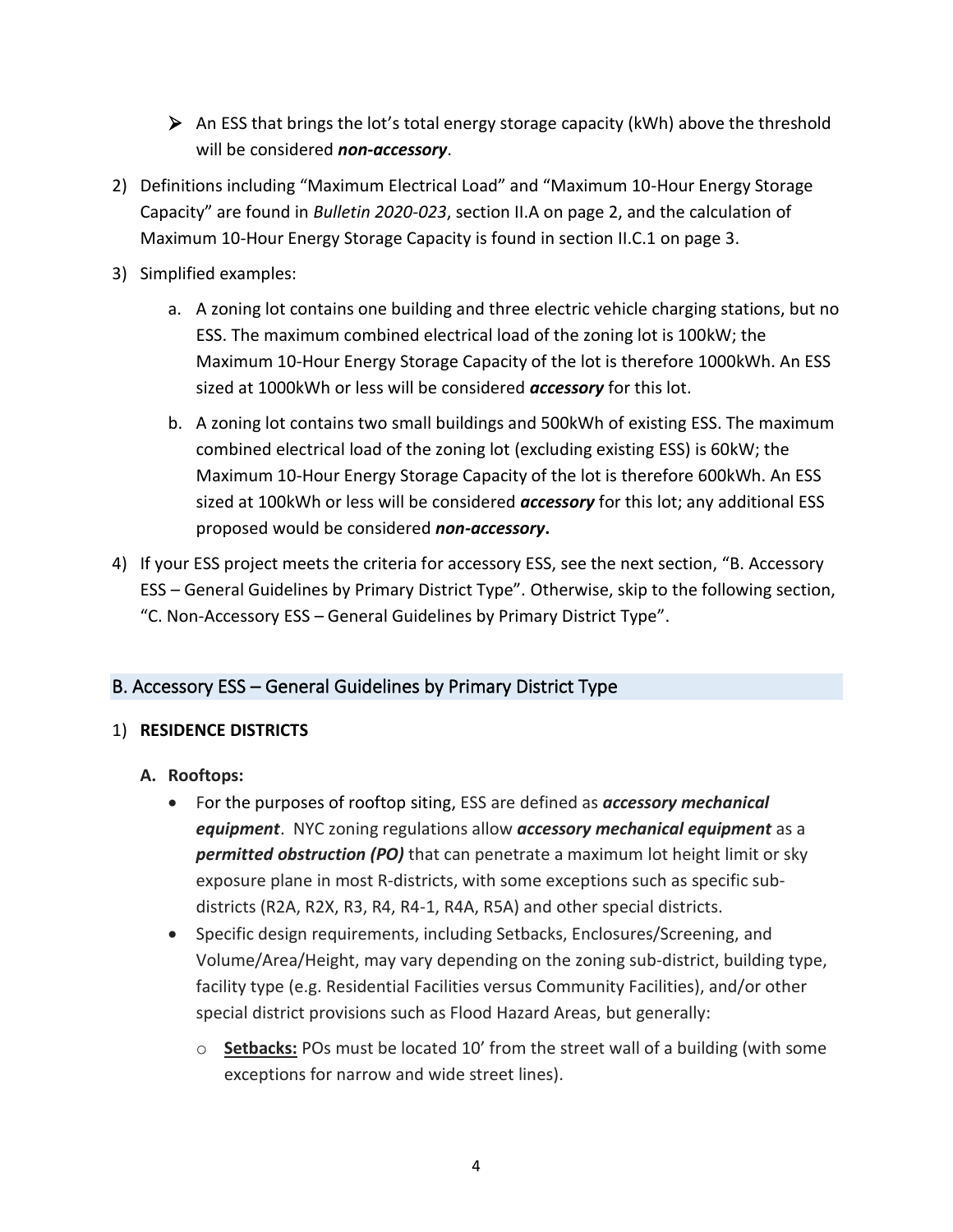- o **Enclosures/Screening:** All ESS must be screened on all sides.
- o **Volume/Area/Height:** Volume of the ESS plus its screening must either meet the given volume calculation or must meet a maximum 20% lot coverage of the building plus specific height limits (25' for buildings <120' and 40' for buildings  $>120'$ ).

#### **B. Yards/Courts/Open Space:**

- For the purposes of siting in Yards/Open Spaces, ESS may be defined as both *accessory mechanical equipment*, and more specifically as *accessory power systems.* NYC zoning regulations allow *accessory mechanical equipment* as a *PO* in Yards or Rear Yard Equivalents, Courts, and Open Space only in Flood Hazard Areas; whereas *accessory power systems* are allowed as *POs* in Yards, Rear Yard Equivalents, Courts, and Open Space citywide. Different allowances apply, so if you are locating in a Flood Hazard Area, take these differing allowances into account when determining how to classify the installation.
- Specific design requirements, including Enclosures/Screening, Size/Area, and Height, may vary depending on the zoning sub-district, the type of facility (e.g. Residential Facilities versus Community Facilities), space type (e.g. Yards, Courts, Open Space), and/or other special district provisions such as Flood Hazard Areas, but generally:
	- o **Size:** ESS equipment, including any screening or enclosure, is limited in size to <25% of a yard/court/open space, and front yards are limited to <25 square feet, with some exceptions.
	- o **Height:** R1-R5 districts limit heights to 10' above adjoining grade in rear/side yards and courts, and 5' above grade in front yards, while R6-R10 districts require a limit of 15'.
	- o **Enclosures/Screening:** ESS may be unenclosed if located at least 5' from a lot line. ESS that exceed a certain square footage will need to be fully screened, and for any ESS sited in a front yard, the street-facing side must be fully screened by vegetation.

#### 2) **COMMERCIAL DISTRICTS**

#### **A. Rooftops:**

• For the purposes of rooftop siting ESS are defined as *accessory mechanical equipment* and are therefore allowed as *POs* that can penetrate a maximum lot height limit or sky exposure plane.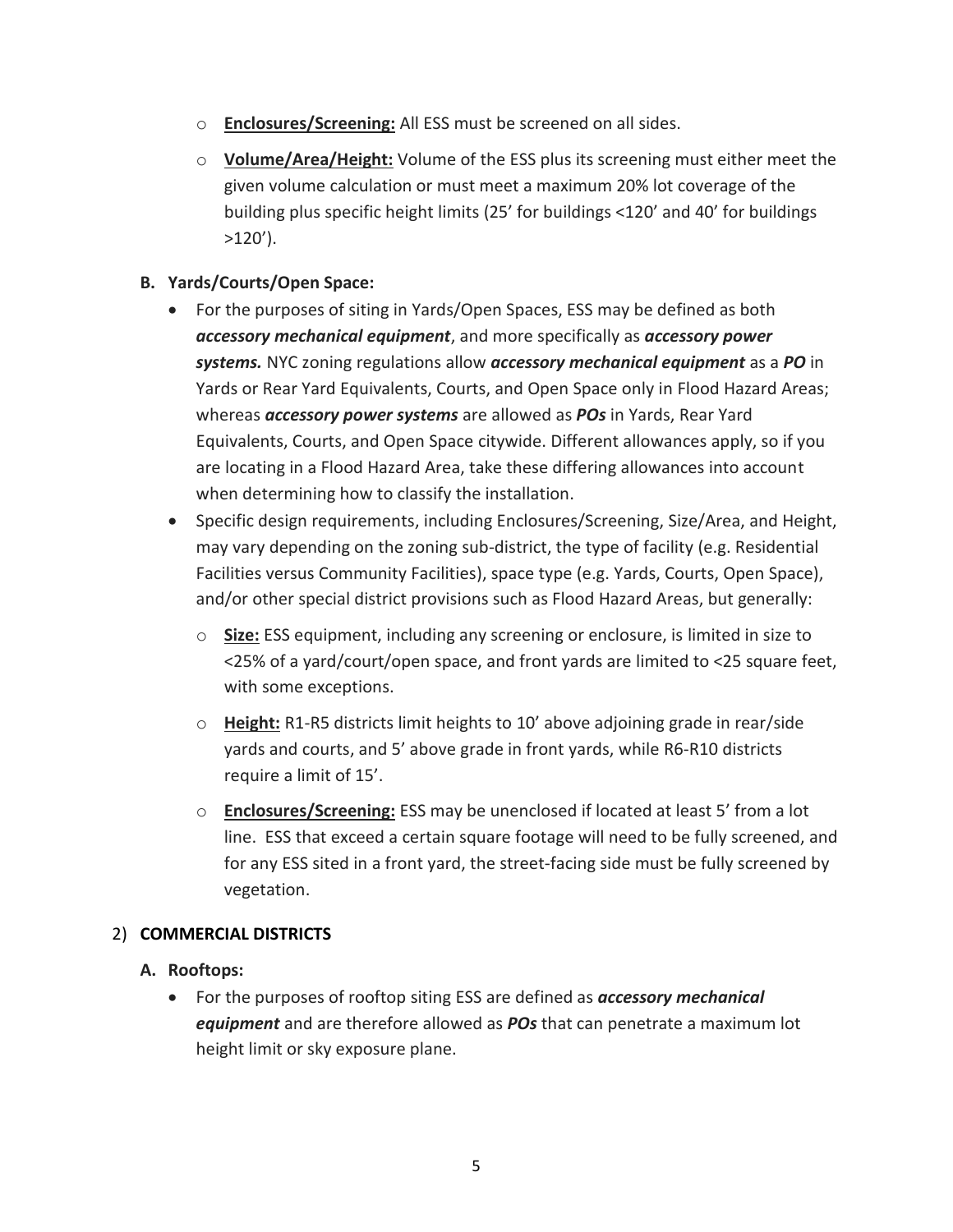- Specific design requirements, including Setbacks, Enclosures/Screening, and Volume/Area/Height, may vary depending primarily on the zoning sub-district and/or other special district provisions such as Flood Hazard Areas, but generally:
	- o **Setbacks:** *POs* must be located 10' from the street wall of a building (with some exceptions for narrow and wide street lines).
	- o **Enclosures/Screening:** All ESS must be screened on all sides.
	- o **Volume/Area/Height:** The ESS plus its screening must be contained in a volume that meets zoning regulations - either the volume calculation specified in the zoning text, or a maximum 20% lot coverage of the building plus specific height limits (25' for buildings <120' and 40' for buildings >120').
- **B. Yards/Rear Yard Equivalents:** For the purposes of siting in Yards/Open Spaces, ESS are considered *accessory power systems*, which are allowed by the Zoning Resolution as *POs* in Yards or Rear Yard Equivalents. ESS must not exceed a height of 23' above curb level (with some modifications for districts located in flood hazard areas).
- **C. Public Plazas:** ESS are not considered *POs* in public plazas. However, for any mechanical equipment that is located adjacent to a public plaza, any exhaust vents must be at least 15' above the level of the adjacent public plaza and the equipment must be separated via a barrier sufficient to substantially conceal their presence and operation both visually and audibly.

#### 3) **MANUFACTURING DISTRICTS**

#### **A. Rooftops:**

- For the purposes of rooftop siting ESS are defined as *accessory mechanical equipment* as per Bulletin 2020-023 and are therefore allowed as *POs* that can penetrate a maximum lot height limit or sky exposure plane.
- While requirements among M-districts are generally more uniform than R- and Cdistricts, specific design requirements, including Setbacks, Enclosures/Screening, and Volume/Area/Height, may vary depending on the zoning sub-district and/or other special districts or Flood Hazard Areas, but generally:
	- o **Setbacks:** *POs* must be located 10' from the street wall of a building (with some exceptions for narrow and wide street lines).
	- o **Enclosures/Screening:** All ESS must be screened on all sides.
	- o **Volume/Area/Height:** The ESS plus its screening must be contained in a volume that meets zoning regulations - either the volume calculation specified in the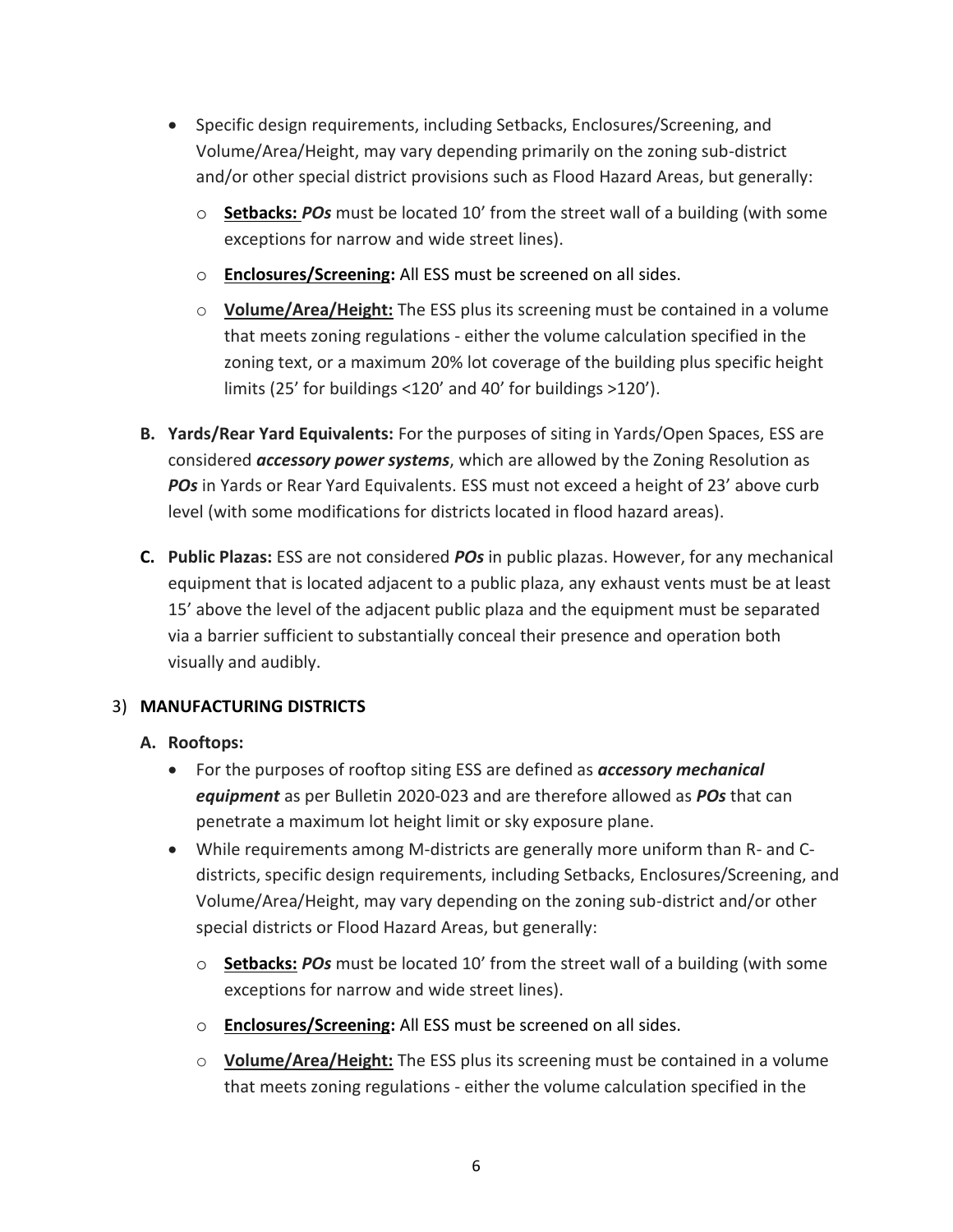zoning text, or a maximum 20% lot coverage of the building plus specific height limits (25' for buildings <120' and 40' for buildings >120').

**B. Yards/Rear Yard Equivalents:** Per ZCFR, for the purposes of siting in Yards/Open Spaces, ESS are considered *accessory power systems*, which are allowed by the Zoning Resolution as *POs* in Yards or Rear Yard Equivalents. ESS must not exceed a height of 23' above curb level (with some modifications for districts located in flood hazard areas).

#### <span id="page-7-0"></span>C. Non-Accessory – General Guidelines by Primary District Type

- 1) *Non-accessory ESS* will be designated under a certain *use group*, based on physical installation footprint size, as per *Buildings Bulletin 2019-007*:
	- *Non-accessory ESS* with an installation footprint less than 10,000 sq. ft. are categorized under *Use Group 6D*, "Electric or gas utility substations, open or enclosed, limited in each case to a site of not more than 10,000 square feet"*.*
	- *Non-accessory ESS* with an installation footprint greater than 10,000 sq. ft. are categorized under *Use Group 17C\**, "Public transit, railroad or electric utility substations, open or enclosed, with no limitation as to size".
- 2) The *use group* designation determines the requirements for each *non-accessory ESS* project, as summarized in the table below.

| Size / Use Group    | Dist.        | <b>Special Permit Requirements</b>   | <b>Other Additional</b>       |
|---------------------|--------------|--------------------------------------|-------------------------------|
|                     |              |                                      | <b>Requirements</b>           |
| <b>USE GROUP 6D</b> | R            | <b>BSA</b> special permit            | CEQR and new/amended          |
| Non-Accessory ≤     |              |                                      | Cert of Occupancy             |
| 10,000 sf           | C            | None for zones C1, C2, C4, C5, C6    | None                          |
|                     |              | (except C6-1A), and C8.              |                               |
|                     |              |                                      |                               |
|                     |              | For zones C3, C6-1A, and C7, use     |                               |
|                     |              | group 6D is not allowed as of right. |                               |
|                     | м            | None                                 | None                          |
| USE GROUP 17C*      | R            | CPC special permit (if 17/17C)       | CEQR and new/amended          |
| Non-Accessory >     |              |                                      | Cert of Occupancy (if 17/17C) |
| 10,000 sf           | $\mathsf{C}$ | BSA special permit (if 17C, size     | CEQR and new/amended          |
|                     |              | 10,000-40,000 sq. ft.)               | Cert of Occupancy (if 17/17C) |
|                     |              | CPC special permit (if 17C, size     |                               |
|                     |              | >40,000 sq. ft.)                     |                               |
|                     | м            | None                                 | None                          |

\*As per Bulletin 2019-007 depending on the size, characteristics, and technical specification of the facility, it may be classified under Use Group 17C, "Public transit, railroad or electric utility substations, open or enclosed, with no limitation as to size", or may be considered as other uses permitted by special permits.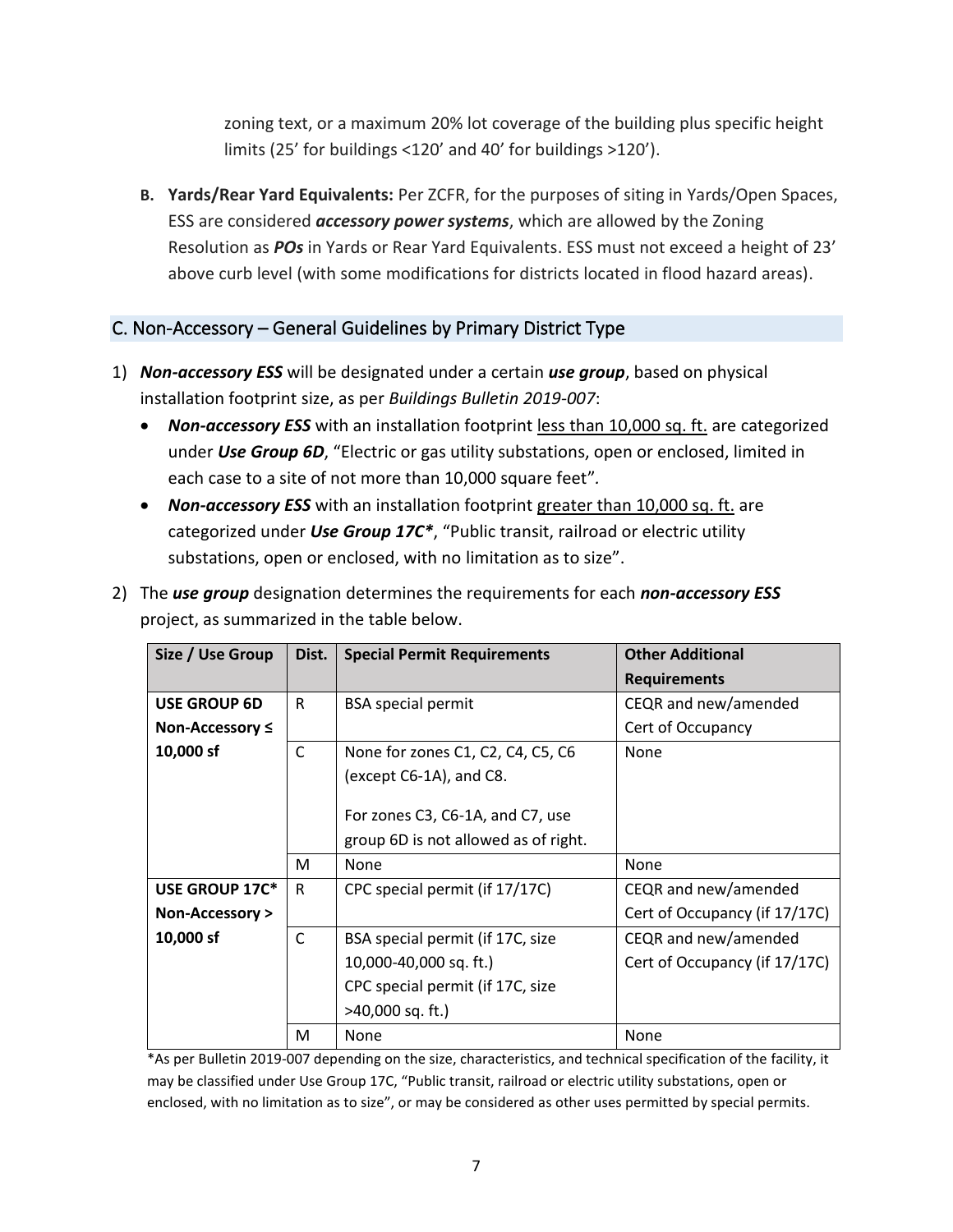#### <span id="page-8-0"></span>D. Special Permit Processes

There are two avenues for requesting special permits for proposed projects that do not fall under existing allowable uses of the site's zoning district:

- 1) **BSA: The Board of Standards and Appeals** exists as part of the City's system for regulating land use, development, and construction and was established as an independent board to grant "relief" from the zoning code. The BSA is composed of five commissioners appointed by the Mayor, and reviews and grants applications for *special permits* for certain proposed developments and uses. Under certain circumstances, a BSA *special permit* may be sought to allow a *non-accessory* ESS installation in an R-district under the definition of an "electric or gas utility substation," as described in ZR 73-14. The BSA also considers requests for *variances* from zoning requirements, and hears appeals of determinations made by other agencies, such as DOB. While a *variance* may be sought to allow an ESS installation contrary to the zoning regulations applicable to the proposed site, it would only be granted in a highly unusual circumstance for sites with unique hardships, due to high standards required to meet the requirements for a *variance*.
	- ➢ For general information on the BSA, visit<https://www1.nyc.gov/site/bsa/index.page> .
	- ➢ For details on the BSA *special permit* for ESS, see ZR 73-14 [https://zr.planning.nyc.gov/article-vii/chapter-2#73-14.](https://zr.planning.nyc.gov/article-vii/chapter-2#73-14)
	- ➢ For more information on *variances* granted by the BSA, see ZR 72-20 [https://zr.planning.nyc.gov/article-vii/chapter-2#72-20.](https://zr.planning.nyc.gov/article-vii/chapter-2#72-20)
- 2) **CPC: The City Planning Commission** is a 13-member panel responsible for the conduct of planning relating to the orderly growth and development of the city. The Commission meets regularly to hold hearings and review and vote on applications related to the use, development, and improvement of real property subject to City regulation and an assessment of their environmental impacts where required by law. The CPC considers sitespecific special approvals for projects that would involve a more significant departure from existing allowable uses than the permits issued by the BSA. In addition, the CPC can consider changes to the underlying zoning district (a *rezoning*) either on its own initiative or at the request of a private applicant. However due to the length of this process, and the costs associated with private applications, a *rezoning* is generally an infeasible solution for siting an ESS installation.
	- $\triangleright$  For more information visit [https://www1.nyc.gov/site/planning/applicants/overview.page.](https://www1.nyc.gov/site/planning/applicants/overview.page)
	- ➢ For more information on the CPC special permit for ESS, see ZR 74-61 [https://zr.planning.nyc.gov/article-vii/chapter-2#74-61.](https://zr.planning.nyc.gov/article-vii/chapter-2#74-61)